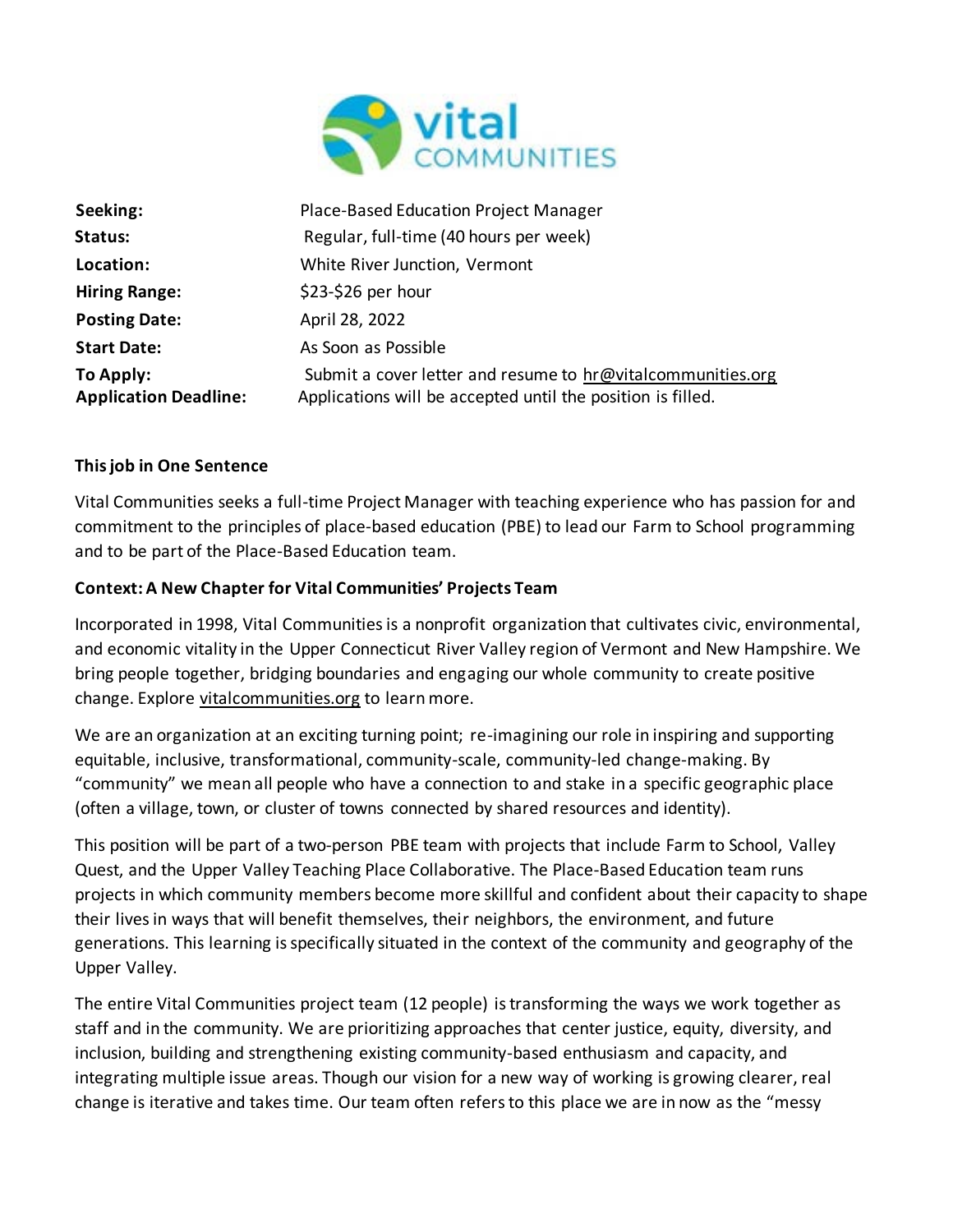middle." Our new project manager must be ready to roll up their sleeves and be part of shaping a new chapter of community-based change-making at Vital Communities.

# **Role & Initial Project Assignments**

This Project Manager will be part of a Place-Based Education (PBE) team and report to the PBE Program Director. This position will also collaborate on projects across Vital Communities that have a PBE aspect. This position will be responsible for implementing existing projects, like Farm to School, and working with the entire Vital Communities' project team to develop new projects that will transform our collective work in ways described above.

Initial project assignments:

**Upper Valley Farm to School (FTS)** – a network of educators, farmers, and community members working to integrate local food and farms into the classrooms, cafeterias, and communities of our region.

*As Farm to School Manager, this position will lead all FTS Programming (20 hours/week)*

- Responsible for all aspects of project planning, implementation, and evaluation
- Oversee strategy to build an FTS culture in all schools in our region.
- Provide technical assistance to Upper Valley schools to enhance existing FTS efforts or support establishment of new efforts
- Implement specific FTS programming including Harvest Lessons/Harvest of the Month, develop curriculum, and offer annual FTS mini-grants
- Build and retain relationships with Upper Valley schools looking to start or further develop their FTS programming
- Engage with NH and VT statewide FTS networks, including attending meetings and participating as leader and model
- Plan, coordinate, and host quarterly FTS forums, professional development courses, and other FTS events
- Assist with the development of a yearly budget and fundraising plan for FTS
- Work to cultivate support for FTS, particularly from state and federal agencies and related nonprofits
- Work with grant writer on grant proposals to support FTS work
- Work with partners, volunteers, and organizations throughout the Upper Valley to build a stronger local food system
- Represent the Upper Valley in Vermont and New Hampshire FTS Networks

**Valley Quest** – a place-based education model that uses treasure hunts to teach about a community's distinct natural and cultural heritage.

*As part of the PBE Project Team, this position will:*

• Plan and lead guided Quests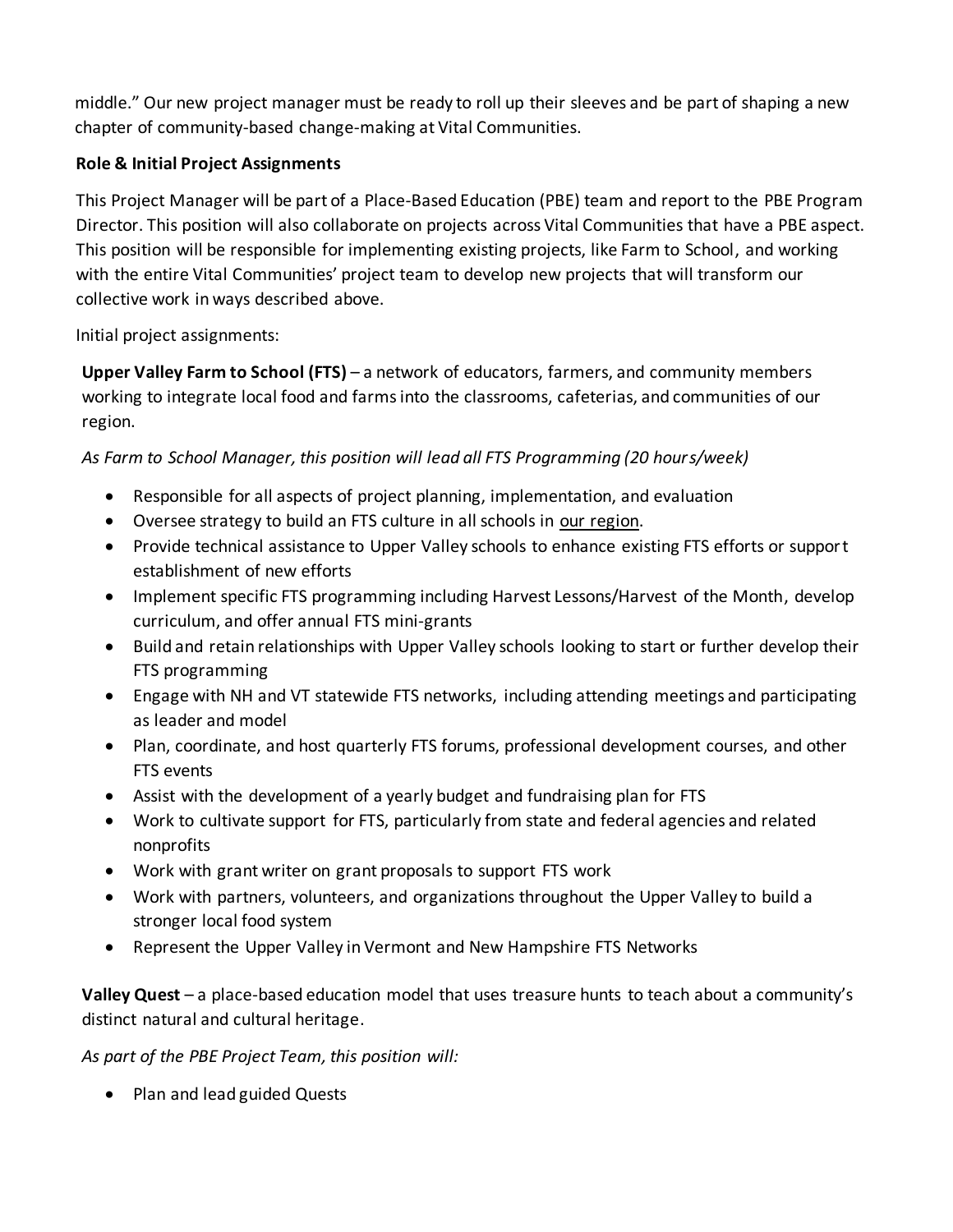- Coordinate Super Quest, an annual collection of thematically related Quests
- Support classroom place-based educators to develop new Quests with their students

**Upper Valley Teaching Place Collaborative (UVTPC)** – a network of education professional development providers and practitioners who work together to advance high-quality place-based and ecological education (PBEE) in all Upper Valley Schools.

*This position will collaborate with the UVTPC Project Manager to support and help grow UVTPC's network by:* 

- Building relationships and creating connections among educators and administrators across schools, school districts, and early childhood care providers
- Supporting the re-establishment of educator working groups and coordinating their activities
- Supporting peer-to-peer connections, outreach, and gatherings
- Assisting in planning an annual conference
- Seeking to create Communities of Practice for PBE educators and administrators that support and nurture interest in and passion for place-based education
- Designing and delivering on-site presentations to students in coordination with teachers and providing presentations to schools to raise awareness of and access to professional development opportunities in the Upper Valley.

## **Project Manager Responsibilities**

- Thoughtfully incorporate principles of justice, diversity, equity, and inclusion into all aspects of project ideation, design, implementation, and evaluation.
- Work collaboratively with internal and external partners to meet existing and emerging community visions and needs.
- When needed for new projects, work with Vital Communities' development team to procure project funding, including management of grants, funder relationships, and contracts, with support from Vital Communities' Development Team.
- Establish and track progress toward project goals, metrics, timelines.
- In collaboration with supervisor and Director of Finance and Administration, draft and manage project budgets, recruit and supervise staff as needed, and ensure that projects are implemented in compliance with Vital Communities policies and procedures and with grantspecific terms.
- Carry out and/or delegate all project tasks, including but not limited to event planning, event logistics, website updates, creating/printing/compiling materials, scheduling meetings, facilitating meetings, recording meeting notes, conducting research, communicating with partners, managing database records and project files, etc.
- Recruit, train, coordinate, and keep track of volunteers and program participants.
- Oversee the work of any Vital Communities Project Coordinators, interns, and/or volunteers assigned to support your projects.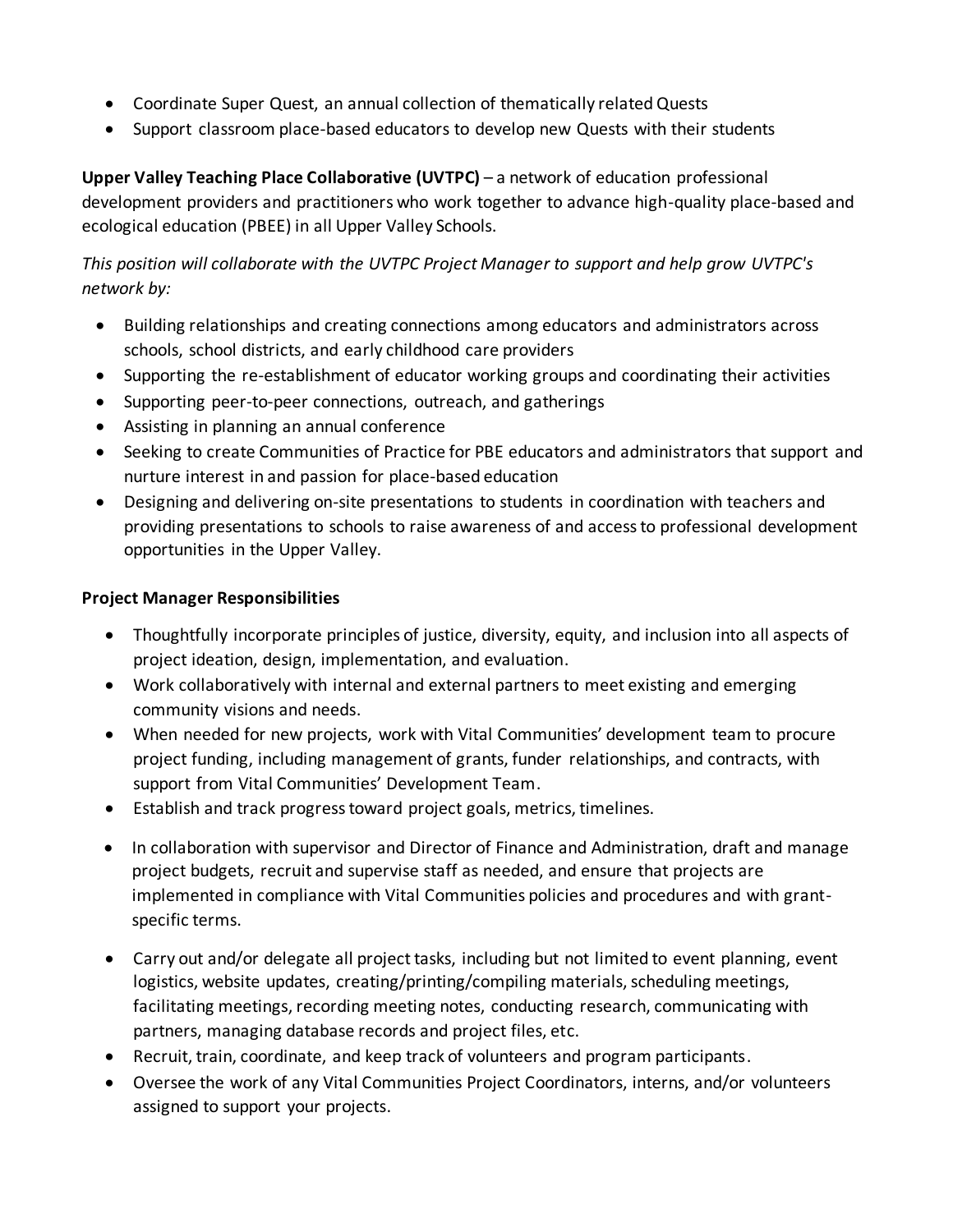- Track and articulate project outcomes, producing grant reports, partner updates, and content for Vital Communities' print and web communications.
- Respectfully collect and share stories to illustrate key challenges and successes, in collaboration with Vital Communities' communications team.
- Ensure all projects are coordinated and integrated with other community-based projects, whether led by Vital Communities or others.
- Build and manage community partnerships, presenting an engaging, curious, humble, and optimistic presence when interacting with the public.
- Represent Vital Communities in a range of public and collaborative settings, including meetings with funders, interviews with the media, participation in networks, stakeholder meetings, and casual interactions with community members.
- Other duties as assigned.

# **Desired Competencies and Qualifications**

The ideal candidates will have:

- At least three years as a classroom educator working in K-12 schools utilizing PBE in the curricula, ideally in Vermont or New Hampshire.
- Can partner effectively with teachers, staff, and administrators, especially in primary and middle schools.
- Project management skills (including organization, attention to detail, prioritization across multiple projects, delegation, and flexibility in response to emerging priorities).
- Facilitation skills (confidence and experience facilitating meetings and collaborative processes with diverse participants for the purpose of relationship building, information sharing, goal setting, and action planning)
- Communication (clear oral, written, and visual communication skills).
- Community engagement experience (experience in community engagement/organizing, including experience engaging those who are traditionally marginalized or excluded).
- Ability and passion to build and maintain relationships that will create and support an integrated network of PBE educators, professional development providers, and community stakeholders**.**
- Personal and professional growth with respect to understanding and centering JEDI, willingness to continue learning, and readiness to help our entire team integrate JEDI values in our work.
- Ability to work on individual projects with a great deal of personal autonomy, yet also ready and willing to collaborate on team projects.
- Desire to learn by doing and continually improve one's knowledge and skills.
- Ability to prioritize tasks and advance multiple projects at one time.
- Proficiency in PC computing and aptitude for quick and self-directed learning of new software programs. The team currently uses Microsoft Office, Sharepoint, WordPress, Google Suite, Alchemer, Exceed Beyond, and Toggl.
- Access to personal transportation and willingness to work occasional nights and weekends (when